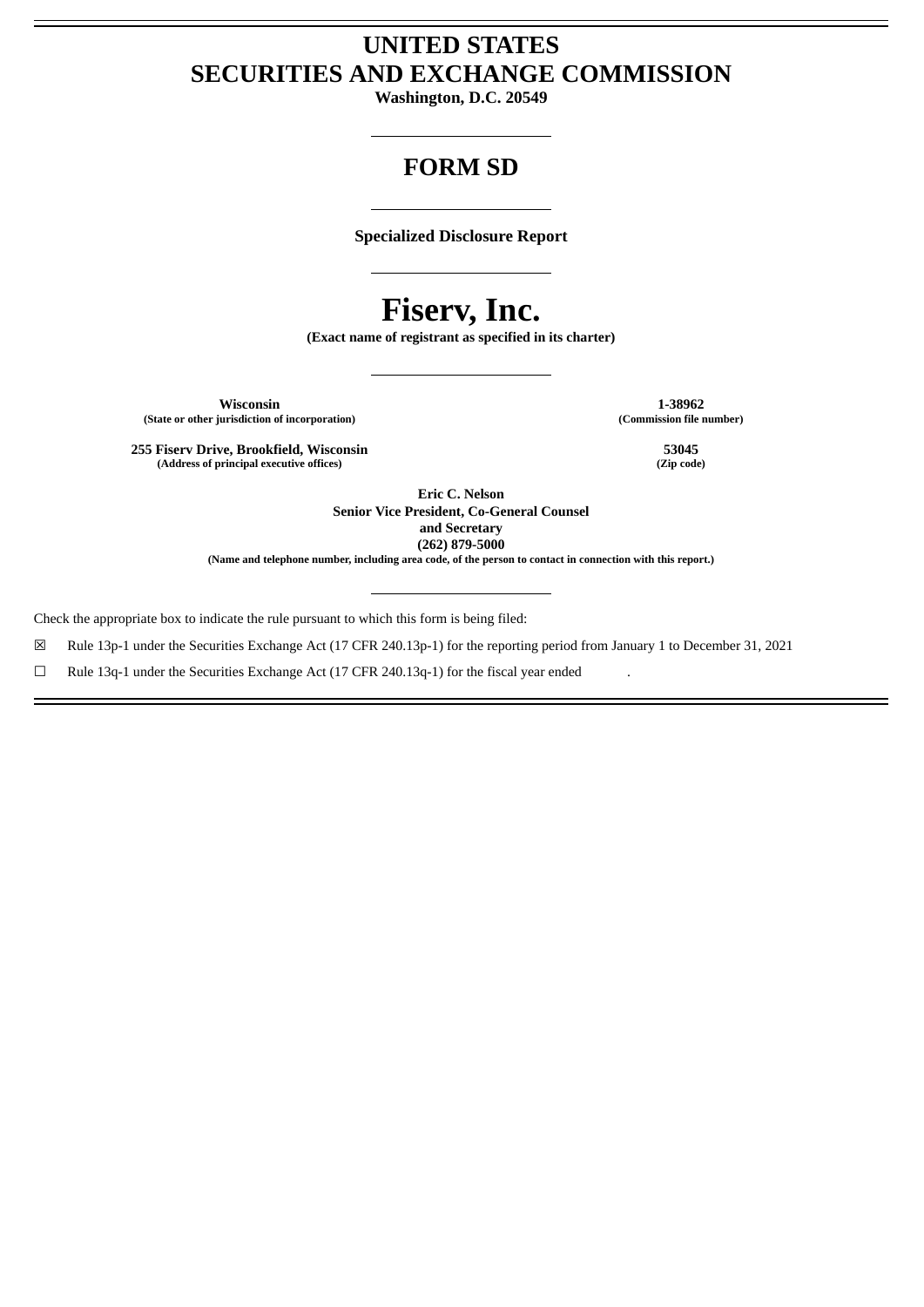#### **Section 1 – Conflict Minerals Disclosure**

# **Item 1.01 Conflict Minerals Disclosure and Report**

A copy of the Conflict Minerals Report for Fiserv, Inc. for the reporting period January 1, 2021 to December 31, 2021, is provided as Exhibit 1.01 to this Form SD and is publicly available at https://investors.fiserv.com/corporate-governance under the heading "Conflict Minerals Report."

# **Item 1.02 Exhibit**

As required by Item 1.01 of this Form SD, a Conflict Minerals Report has been filed as Exhibit 1.01 to this Form SD.

# **Section 2 – Resource Extraction Issuer Disclosure**

# **Item 2.01 Resource Extraction Issuer Disclosure and Report**

Not applicable.

## **Section 3 – Exhibits**

# **Item 3.01 Exhibits**

The following exhibit is filed as part of this Form SD:

Exhibit 1.01 – Conflict Minerals Report for the reporting period January 1, 2021 to December 31, 2021.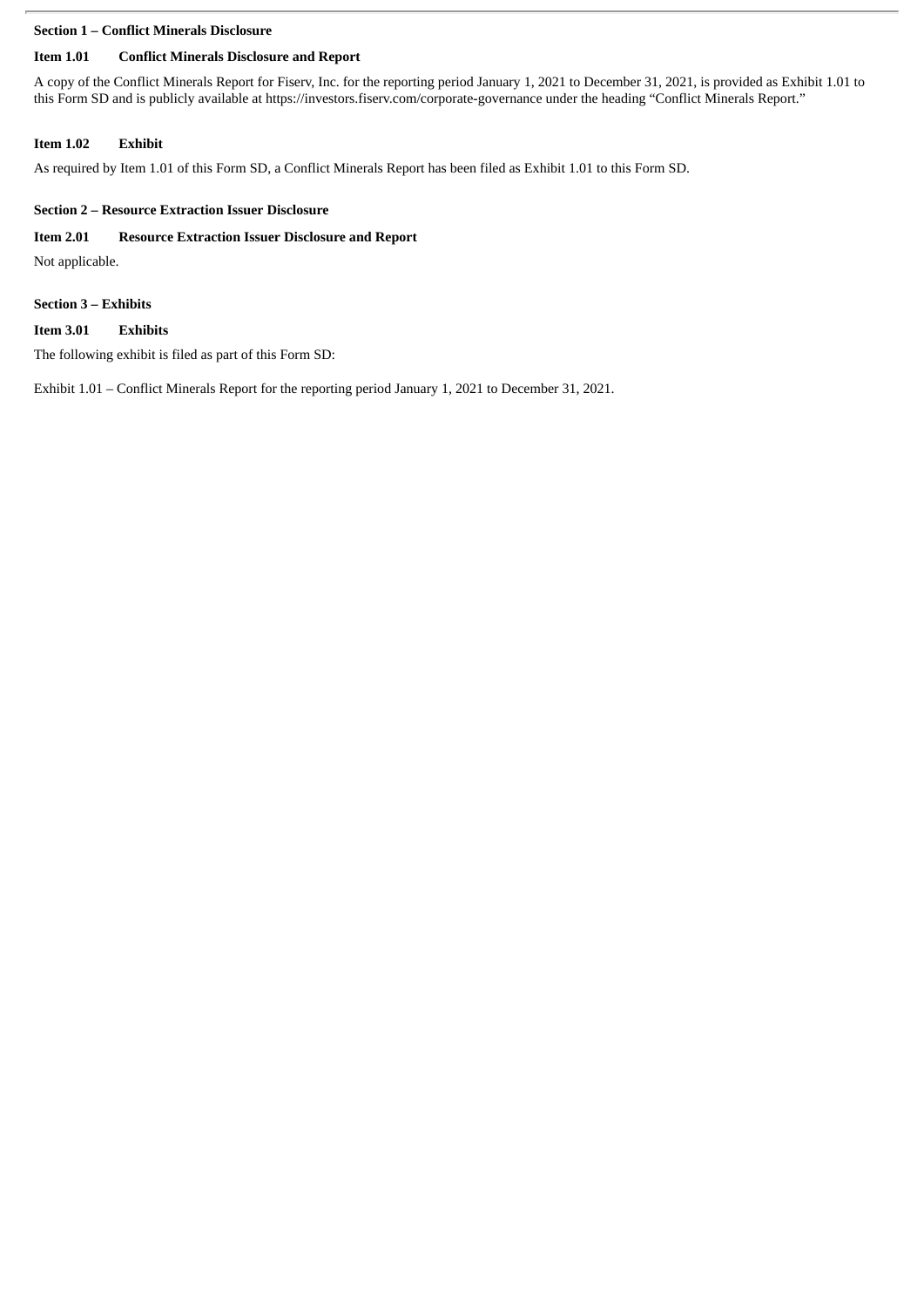#### **SIGNATURES**

Pursuant to the requirements of the Securities Exchange Act of 1934, the registrant has duly caused this report to be signed on its behalf by the duly authorized undersigned.

#### Fiserv, Inc.

By: /s/ Eric C. Nelson

Eric C. Nelson Senior Vice President, Co-General Counsel and Secretary

Date: May 27, 2022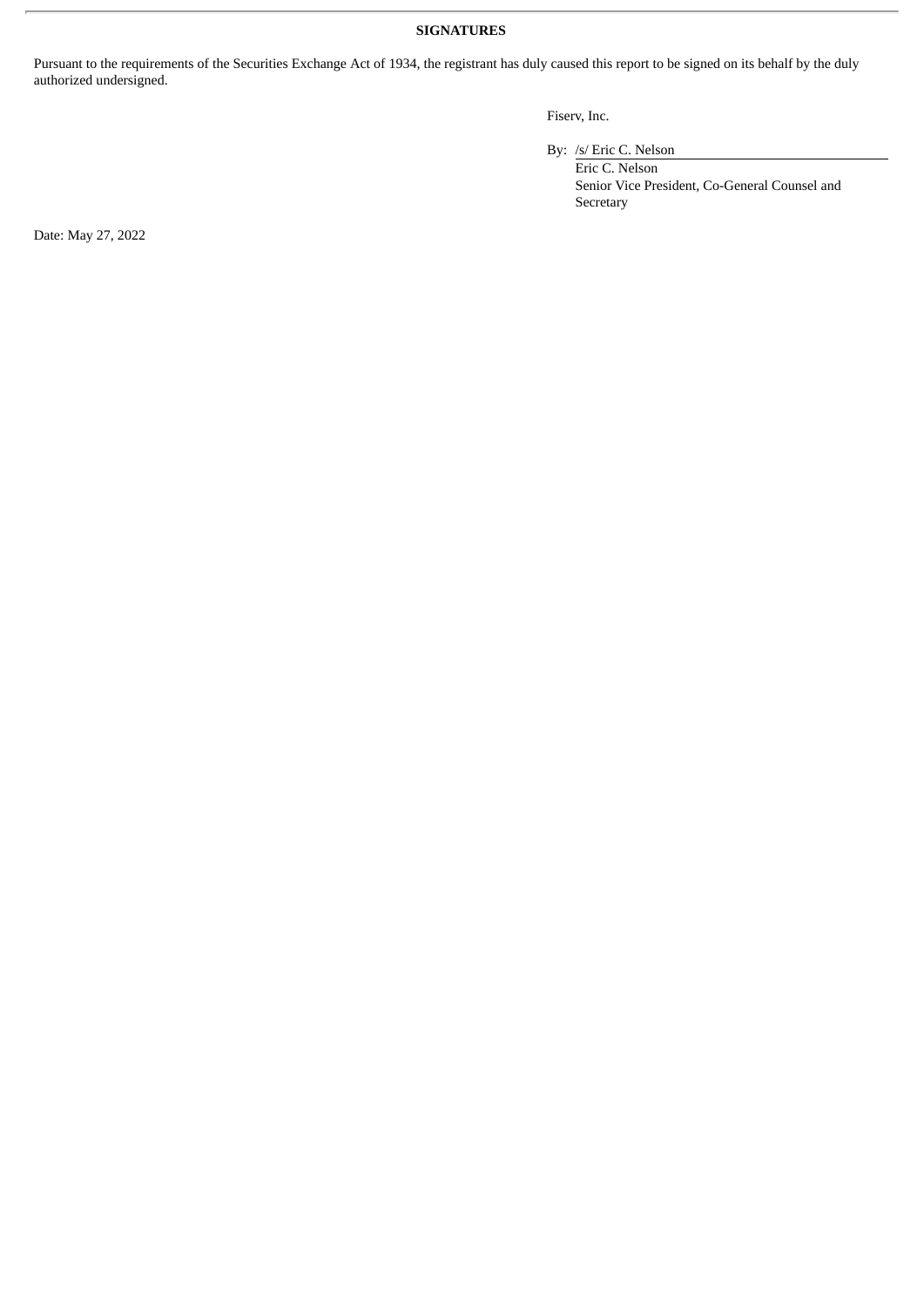#### **Fiserv, Inc. Conflict Minerals Report 2021**

This Conflict Minerals Report is presented to comply with Rule 13p-1 under the Securities Exchange Act of 1934, as amended, and Form SD (collectively, the "Rule") for the year ended December 31, 2021.

#### **Background**

The Securities and Exchange Commission ("SEC") adopted the Rule to implement certain reporting and disclosure obligations on SEC registrants that manufacture, or contract to manufacture, products containing Conflict Minerals (as defined in the Rule) that are necessary to the functionality or production of those products. Conflict Minerals are defined in the Rule as gold, columbite-tantalite (coltan), cassiterite, and wolframite, including their derivatives, which are currently limited to tin, tungsten, and tantalum (collectively, "Conflict Minerals").

Where the registrant determines that Conflict Minerals are necessary to the functionality or production of a product manufactured, or contracted to be manufactured, by the registrant, the registrant is required to file Form SD with the SEC for the reporting calendar year, after conducting a good faith review, which includes a reasonable country of origin inquiry ("RCOI"). The RCOI must be reasonably designed to determine whether any Conflict Minerals originated in the Democratic Republic of the Congo, the Republic of the Congo, the Central African Republic, South Sudan, Uganda, Rwanda, Burundi, Tanzania, Zambia and Angola (collectively, the "Covered Countries") or are from recycled or scrap sources, as defined in the Rule.

Fiserv, Inc. (the "Company") has performed a good faith RCOI and continues to work closely with suppliers to meet industry standards on responsible mineral sourcing. Based upon this review, certain surveyed suppliers have reported limitations in their ability to map the entirety of their supply chains with regard to the origin and chain of custody of Conflict Minerals necessary for the functionality or production of its products in all circumstances. The following is a summary of the RCOI. This report has not been audited, nor is an independent private sector audit required for this report under current SEC guidance.

#### **Company Overview**

The Company is a leading global provider of payments and financial services technology solutions. It provides account processing and digital banking solutions; card issuer processing and network services; payments; e-commerce; merchant acquiring and processing; and the Clover® cloud-based point-of-sale ("POS") and business management platform. The Company's operations are comprised of the Merchant Acceptance ("Acceptance") segment, the Financial Technology ("Fintech") segment and the Payments and Network ("Payments") segment.

The businesses in the Acceptance segment provide a wide range of commerce-enabling solutions and serve merchants of all sizes around the world. These services include POS merchant acquiring and digital commerce services; mobile payment services; security and fraud protection products; CaratSM, the Company's omnichannel commerce ecosystem; Clover, its cloud-based POS and business management platform; and Clover Connect, its independent software vendor ("ISV") platform. The Company distributes the products and services in the global Acceptance businesses through a variety of channels, including direct sales teams, strategic partnerships with independent sales agents, independent sales organizations, ISVs, financial institutions, and other strategic partners in the form of joint venture alliances, revenue sharing alliances, and referral agreements. Merchants, financial institutions and distribution partners in the Acceptance segment are frequently clients of other segments.

The businesses in the Company's Fintech segment provide financial institutions around the world with the technology solutions they need to run their operations, including products and services that enable financial institutions to process customer deposit and loan accounts and manage an institution's general ledger and central information files. As a complement to the core account processing functionality, the businesses in the Fintech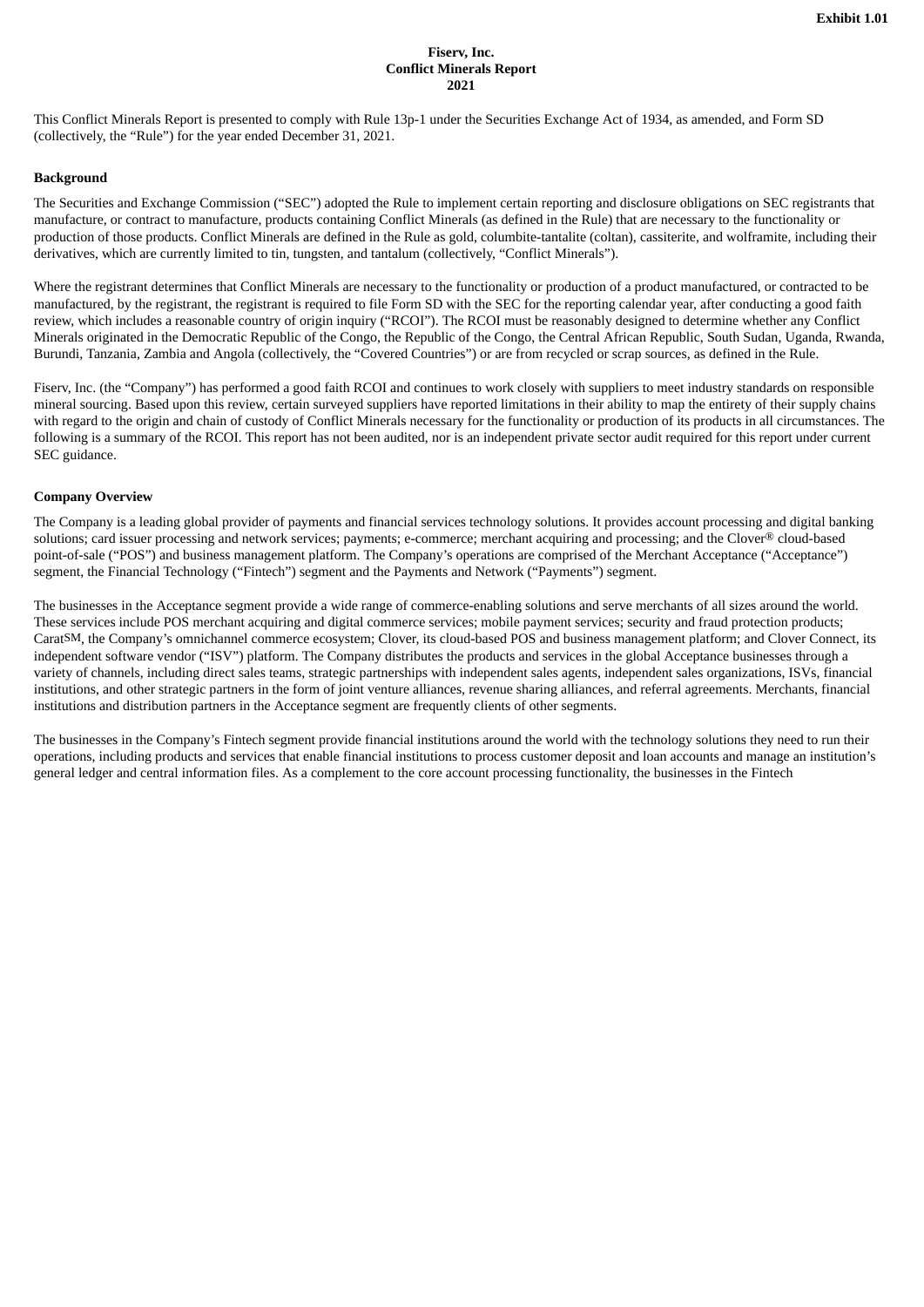segment also provide digital banking, financial and risk management, professional services and consulting, item processing and source capture, and other products and services that support numerous types of financial transactions. Certain of the businesses in the Fintech segment provide products or services to corporate clients to facilitate the management of financial processes and transactions. Many of the products and services offered in the Fintech segment are integrated with products and services provided by other segments.

The businesses in the Company's Payments segment provide financial institutions and corporate clients around the world with the products and services required to process digital payment transactions. This includes card transactions such as debit, credit and prepaid card processing and services; a range of network services, security and fraud protection products; card production and print services. In addition, the Payments segment businesses offer non-card digital payment software and services, including bill payment, account-to-account transfers, person-to-person payments, electronic billing, and security and fraud protection products. Clients of the Payments segment businesses reflect a wide range of industries, including merchants, distribution partners and financial institution customers in other segments.

The Company is multiple sub-suppliers removed from the originating source of any Conflict Minerals in products offered by the Company, which components are obtained by direct suppliers to the Company through their own supply chains. These supply chains may include additional intermediary suppliers and/or distributors, smelters, refiners or mines. The Company does not directly purchase Conflict Minerals from these underlying sources. However, based upon an RCOI review, the Company has determined that it contracts to manufacture POS devices and payment cards, including EMV chip-enabled payment cards (collectively, "Covered Products") that contain, or likely contain, Conflict Minerals, and that such Conflict Minerals contained within Covered Products are necessary for the functionality or production of such products.

#### **Conflict Minerals Disclosure**

In accordance with the Rule, the Company conducted a good faith RCOI regarding the use of Conflict Minerals that was reasonably designed to determine whether any of the Conflict Minerals originated in the Covered Countries, and whether any of the Conflict Minerals may be from recycled or scrap sources. To conduct the RCOI, the Company: (1) identified product categories and parts in those categories that may contain Conflict Minerals; (2) identified its direct suppliers who manufactured or supplied those products or parts; (3) reviewed supplier information with its internal sourcing team; and (4) contacted each supplier and requested information regarding: (a) the Conflict Minerals that may be contained within the products provided by them and (b) the source of the Conflict Minerals, including smelter and refinery information.

The Company does not have a direct relationship with smelters or refiners within the supply chain of its direct suppliers. Accordingly, the Company relies on its direct suppliers to complete the Conflict Minerals Reporting Template ("CMRT") developed by the Responsible Business Alliance (previously known as the Electronic Industry Citizenship Coalition) and the Global e-Sustainability Initiative and now maintained by the Responsible Minerals Initiative. Based upon the structure of its supply chain and the lack of direct access to sub-tier suppliers, the Company relies on its direct suppliers to provide information regarding the origin of the Conflict Minerals contained in products or parts purchased from them by conducting a supply chain survey using the CMRT.

The Company received responses from all of its suppliers requested to complete a CMRT. Some supplier responses were incomplete, or the supplier was unable to obtain all necessary information from their downstream suppliers in order to verify the origin of Conflict Minerals. Responses were reviewed for completeness and consistency, and the Company followed up with its suppliers for corrections or clarifications as needed.

Because responses from certain suppliers contained information indicating that Conflict Minerals may have originated in the Covered Countries, the Company completed due diligence regarding the source and chain of custody of the Conflict Minerals in the supply chain of the Company. The Company's due diligence framework is based upon Organisation for Economic Co-operation and Development ("OECD") Due Diligence Guidance for